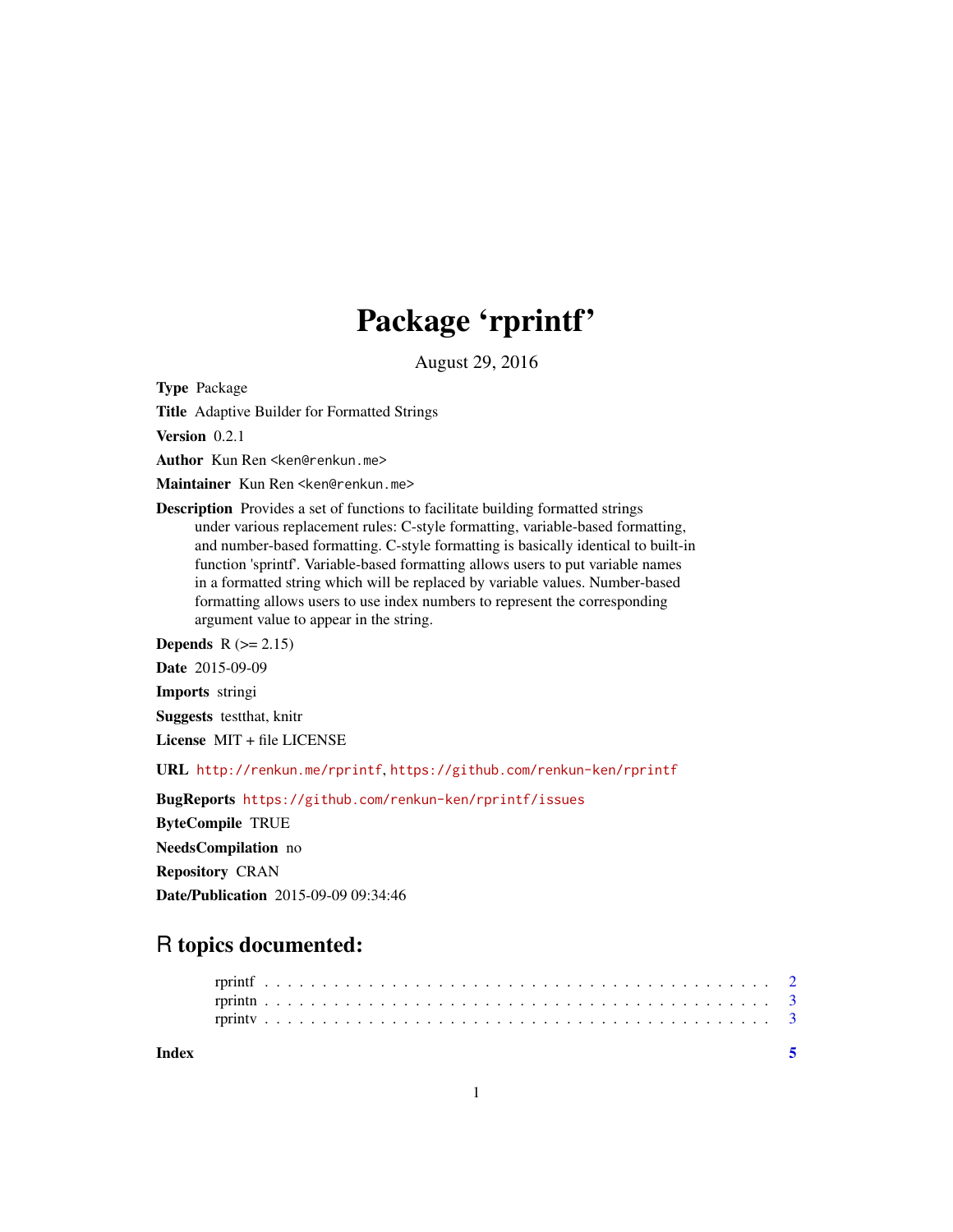<span id="page-1-0"></span>

#### Description

The rprintf function checks the given character vector or list and applies appropriate formatters that transform it from generic patterns to specific texts with variables and indices as placeholders replaced by a given set of values in correct formats.

#### Usage

 $rprintf(x, \ldots)$ 

#### Arguments

|          | The character vector or list to be transformed            |
|----------|-----------------------------------------------------------|
| $\cdots$ | The arguments that specify the set of values to be placed |

#### Examples

```
## Not run:
#' # Format a single-entry character vector with sprintf mechanism
rprintf('Hello, %s','world')
rprintf('%s (%d years old)','Ken',24)
rprintf('He is %d but has a height of %.1fcm',18,190)
# Format a single-entry character vector with variable mechanism
rprintf('Hello, $name', name='world')
rprintf('$name ($age years old)',name='Ken',age=24)
rprintf('He is $age but has a height of $height:.2fcm',age=18,height=190)
rprintf('$a, $b:.1f, $c:+.2f, $b, $a:.0f',a=1.56,b=2.34,c=3.78)
# Format a single-entry character vector with numbering mechanism
rprintf('Hello, {1}', 'world')
rprintf('{1} ({2} years old)','Ken',24)
rprintf('He is {1} but has a height of {2:.2f}cm',18,190)
rprintf('{1}, {2:.1f}, {3:+.2f}, {2}, {1:.0f}',1.56,2.34,3.78)
```

```
rprintf('{2},{1}','x','y')
# This function also works for character vectors and lists.
rprintf(c('%s:%d','$name:$age','{1}:{2}'),name='Ken',age=24)
```

```
rprintf(c(a='%s:%d',b='$name:$age',c='{1}:{2}'),name='Ken',age=24)
rprintf(list('%s:%d','$name:$age','{1}:{2}'),name='Ken',age=24)
rprintf(list(a='%s:%d',b='$name:$age',c='{1}:{2}'),name='Ken',age=24)
```

```
# It also works with list argument for named variables.
p <- list(name='Ken',age=24)
rprintf('name: $name, age: $age',p)
rprintf('name: {1}, age: {2}',p)
```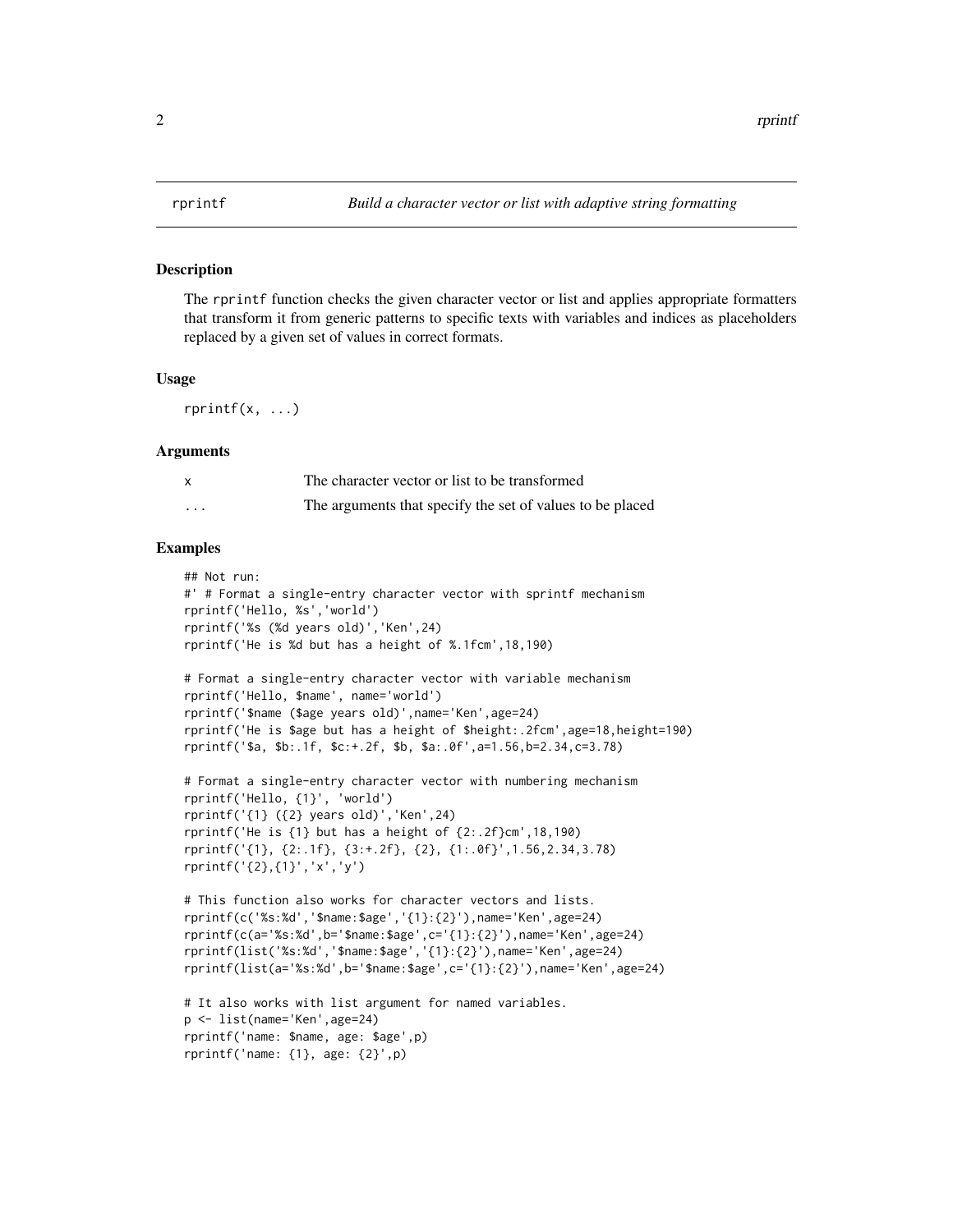#### <span id="page-2-0"></span>rprintn 3

```
Note that when the list of arguments are given names,
the variable names in format string should be modified.
rprintf('name: $arg.name, age: $arg.age', arg = p)
```
## End(Not run)

rprintn *Build a character vector or list with number-based string formatting*

#### Description

The rprintn function applies number-based formatter to transform the given character vector to specific texts with numbers replaced by a given set of values in correct formats.

#### Usage

 $rprint(x, \ldots)$ 

#### Arguments

|   | The character vector or list to be transformed            |
|---|-----------------------------------------------------------|
| . | The arguments that specify the set of values to be placed |

#### Examples

## Not run:

```
# Format a single-entry character vector with numbering mechanism
rprintf('Hello, {1}', 'world')
rprintf('{1} ({2} years old)','Ken',24)
rprintf('He is {1} but has a height of {2:.2f}cm',18,190)
rprintf('{1}, {2:.1f}, {3:+.2f}, {2}, {1:.0f}',1.56,2.34,3.78)
rprintf('{2},{1}','x','y')
```
## End(Not run)

rprintv *Build a character vector or list with variable-based string formatting*

#### Description

The rprintv function applies variable-based formatter to transform the given character vector to specific texts with named variables replaced by a given set of values in correct formats.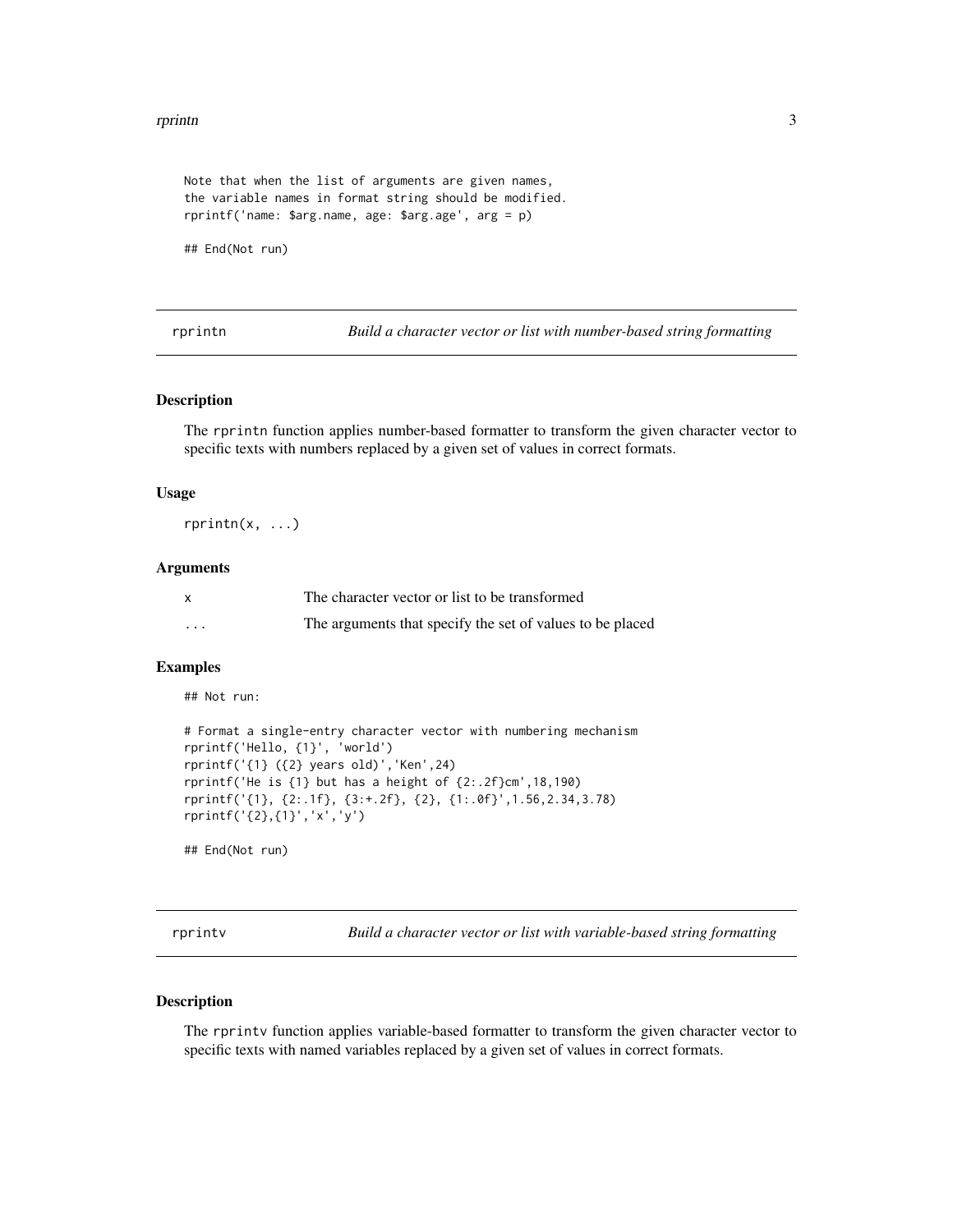4 rprintv

#### Usage

rprintv(x, ...)

#### Arguments

|         | The character vector or list to be transformed            |
|---------|-----------------------------------------------------------|
| $\cdot$ | The arguments that specify the set of values to be placed |

#### Examples

## Not run:

```
# Format a single-entry character vector with variable mechanism
rprintf('Hello, $name', name='world')
rprintf('$name ($age years old)',name='Ken',age=24)
rprintf('He is $age but has a height of $height:.2fcm',age=18,height=190)
rprintf('$a, $b:.1f, $c:+.2f, $b, $a:.0f',a=1.56,b=2.34,c=3.78)
```
## End(Not run)